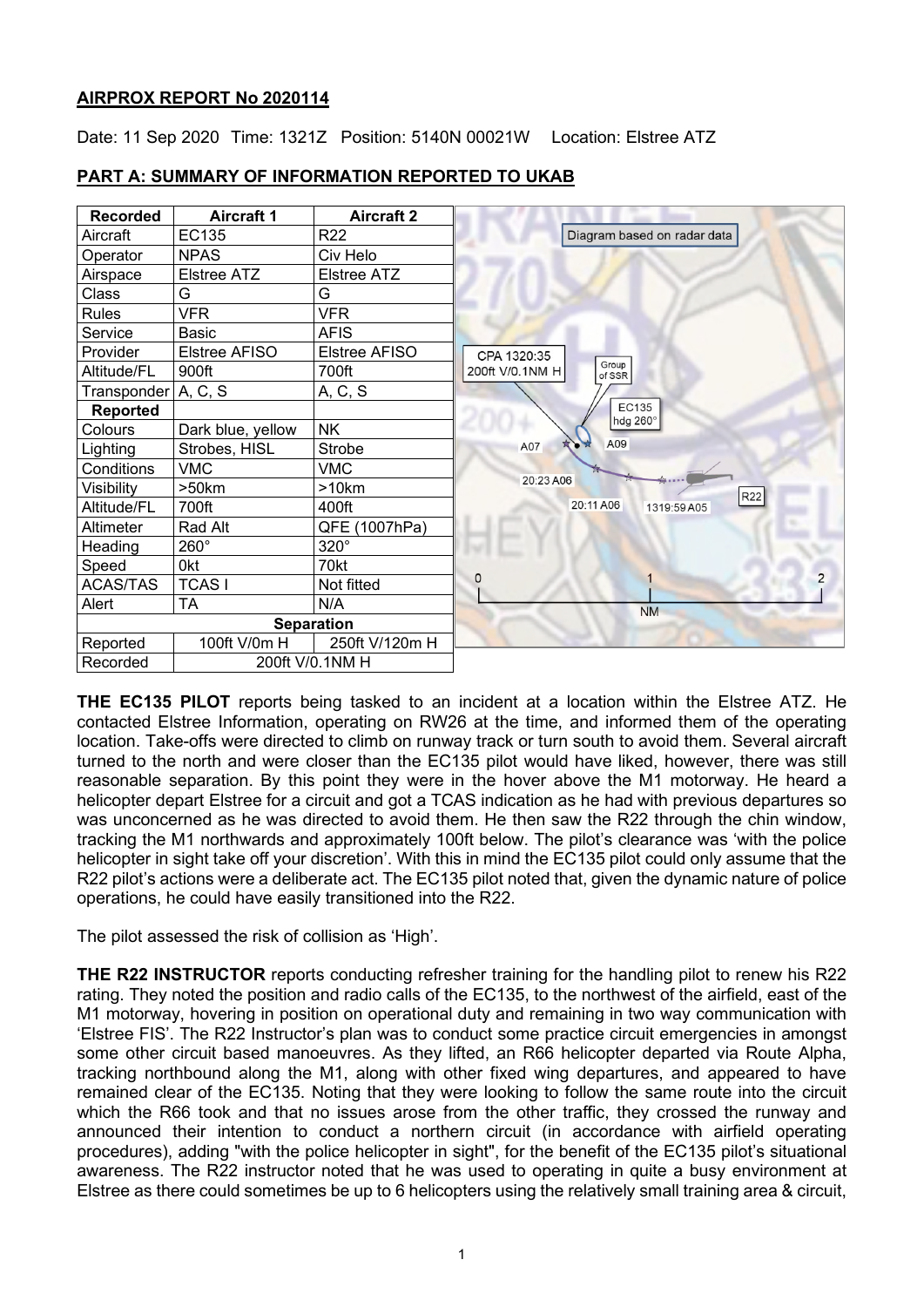so it usually did not present an issue operating in close proximity to other aircraft providing necessary R/T calls & precautions were made. They made a normal transition to take-off but remained lower than normal for the climb-out and slightly west of the M1 so that they could be kept in sight by the EC135 pilot, as well as the R22 handling pilot remaining visual, visually keeping clear by what was judged as approximately 400-500ft. They did not attempt to try and climb above the EC135 due to climb performance or route behind in case the EC135 pilot could not maintain visual with the R22. After passing the other aircraft and turning downwind into the circuit they heard the police helicopter pilot inform Elstree that an R22 had passed straight underneath them by 100ft. The R22 Instructor and the pilot under training were slightly confused by the comment but continued with the planned practice and elected not to carry out another circuit. Shortly after landing a fixed wing aircraft departed Elstree and turned northbound well to the west of the M1 and clear of the helicopter, to which the EC135 pilot transmitted to the Elstree FISO, "if another aircraft does that, I will have you shut down.". 'Elstree FIS' then put a hold on departures and restricted movements to the east of the midpoint. Shortly thereafter the R22 crew terminated their sortie and returned to the helipad. The R22 instructor commented that, judging from the tone and content of the R/T messages after the alleged incident, he felt that their departure may have caused some discomfort to the pilot of the police helicopter, so he visited Elstree tower afterwards where he was informed of the Airprox report. The R22 Instructor also commented that, whilst Elstree based helicopters may be comfortable operating with other airfield traffic close-by, nonbased aircraft on operational tasking in an unfamiliar area may be more sensitive and that further consideration should have been made in respect of conducting circuit operations.

The pilot assessed the risk of collision as 'None'.

**THE ELSTREE AFISO** reports that the R22 helicopter pilot called Elstree Information and was given RW26 in use and the QFE. A few minutes earlier, a police helicopter pilot had advised that they were entering the ATZ on an operational duty and were operating close to the airfield, just to the north of the RWY 26/08 centreline, alongside the M1. Appropriate Traffic Information was given by the FISO to alert circuit and departing traffic to the position of the police helicopter. For example, an AS355 helicopter inbound from the north was advised to route to the south of the airfield and enter via reporting point Charlie to avoid the police helicopter. After having crossed the runway and positioned to the helicopter training area on the grass to the north of the runway, the R22 pilot stated his intention to circuit north "with the police helicopter in sight". The AFISO replied "With the police helicopter in sight, circuit north at your discretion". The R22 lifted into the circuit at about 1319UTC. At 1321UTC the police helicopter pilot transmitted that an R22 helicopter had flown straight underneath him, only about 100ft below, contouring north up the M1. The AFISO replied that the R22 had reported having him visual before lifting. After this incident, to further protect the police helicopter, the AFISO and his colleague decided to suspend all departures and direct all arrivals to a reporting point 4NM to the east from where they could carry out a straight in approach without conflicting with the police helicopter. The R22 was also requested to operate "No further west than midfield". Shortly afterwards, the R22 pilot decided to conclude his training detail and land. One training aircraft at the hold intending to go into the circuit was directed back to the parking stand to shut down. A little while afterwards, the police helicopter pilot reported that his operation was complete and that he was re-positioning to a new site on the edge of the ATZ. Traffic advisories continued to be passed to all traffic whilst he was operating in the new position. Before leaving frequency, the police helicopter pilot announced his intention to file an MOR about the incident and requested the registration of the R22 helicopter.

## **Factual Background**

The weather at Northolt was recorded as follows:

METAR EGWU 111320Z NIL= METAR EGWU 111250Z 26013KT 9999 FEW036 BKN250 19/10 Q1016 NOSIG RMK BLU BLU=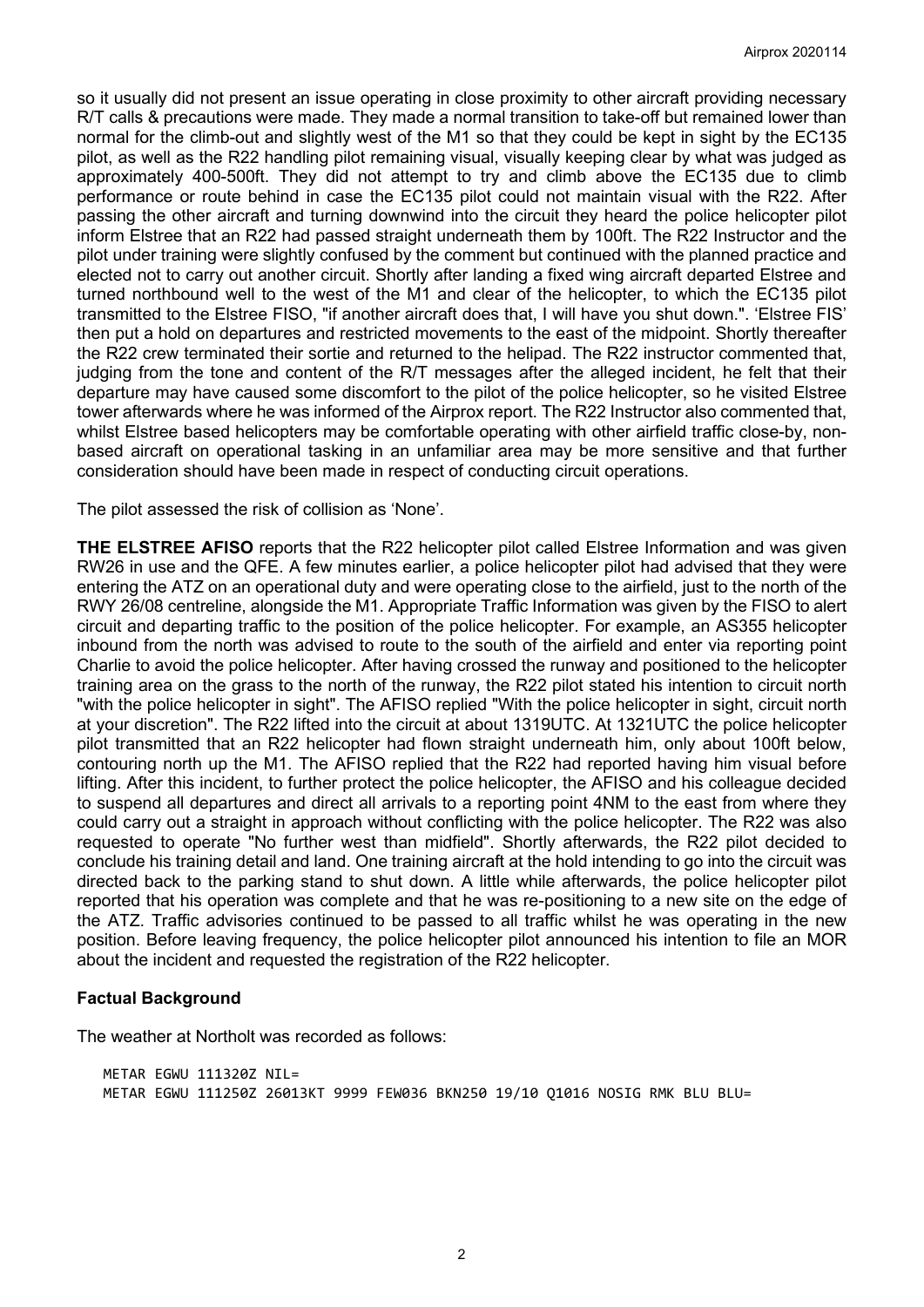# **Analysis and Investigation**

# **UKAB Secretariat**

The EC135 and R22 pilots shared an equal responsibility for collision avoidance and not to operate in such proximity to other aircraft as to create a collision hazard. [1](#page-2-0) An aircraft operated on or in the vicinity of an aerodrome shall conform with or avoid the pattern of traffic formed by other aircraft in operation. [2](#page-2-1)

In subsequent discussion with the NPAS pilot it was established that they had been operating under flight priority category B at the time of the Airprox and that the NPAS pilot had been advised by one of the crew that assuming flight priority category A (an Alpha callsign) would stop further activity at the airfield. CAA AAA confirmed that this was not the case. In a Class G ATZ where an ATC unit is resident, movement of the priority flight can be afforded priority over the movement of other flights, but in the en-route phase of flight in Class G airspace, or within Class G airspace where aerodrome FIS is provided (such as at Elstree) then flight priority only affords priority handling of RTF communications (accepting that some ATS units may request other airspace users to manoeuvre in such a way that affords the priority flight a direct track). In the circumstances of this Airprox, use of flight priority category A by the NPAS pilot would not have caused Elstree to close; only the aerodrome operator has that privilege.

## **Comments**

## **NPAS**

Although both pilots were responsible for collision avoidance it seems poor judgement for the R22 pilot to choose to fly beneath a police aircraft with minimal vertical separation, when he knew that the EC135 was on an active task and likely to manoeuvre suddenly. Elstree has some very detailed noise restrictions, routes and reporting points and it may have been that this contributed to a perceived necessity to follow a track that passed beneath the EC 135.

## **Summary**

An Airprox was reported when a EC135 and an R22 flew into proximity near Elstree aerodrome at 1321Z on Friday 11th September 2020. Both pilots were operating under VFR in VMC, the EC135 pilot in receipt of a Basic Service and the R22 pilot in receipt of an AFIS, both from the Elstree AFISO.

## **PART B: SUMMARY OF THE BOARD'S DISCUSSIONS**

Information available consisted of reports from both pilots, radar photographs/video recordings, reports from the air traffic controllers involved and reports from the appropriate operating authorities. Relevant contributory factors mentioned during the Board's discussions are highlighted within the text in bold, with the numbers referring to the Contributory Factors table displayed in Part C.

Due to the exceptional circumstances presented by the coronavirus pandemic, this incident was assessed as part of a 'virtual' UK Airprox Board meeting where members provided a combination of written contributions and dial-in/VTC comments.

Board members first discussed the actions of the NPAS pilot and agreed that they had been operating under the assumption that the R22 pilot was aware of their intentions and possible requirement to transition away from his position with no notice. Members commented that there was no reason why the R22 pilot should know this and that he had acted in his perception of the best interests of the NPAS crew. Contrary to the NPAS Comment, radar replay confirmed the R22 pilot's report that he had avoided the EC135 under VFR by opting to pass in front of and below the level of the EC135 so that the EC135 pilot could more easily discharge his mutual and equal obligation to remain clear under VFR. Members

<span id="page-2-0"></span><sup>1</sup> SERA.3205 Proximity.

<span id="page-2-1"></span><sup>2</sup> SERA.3225 Operation on and in the Vicinity of an Aerodrome.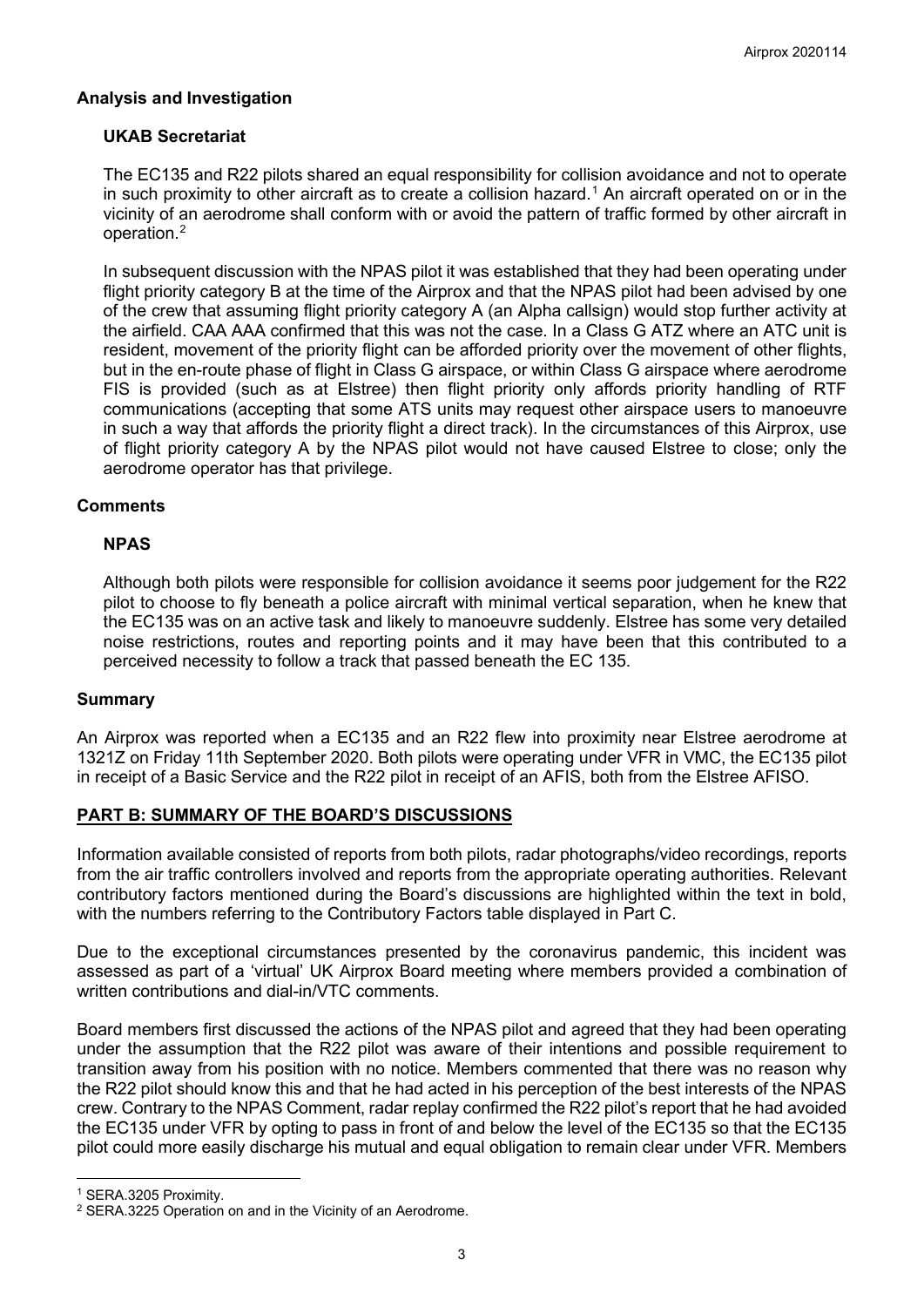also noted that the NPAS pilot was required to integrate with the pattern of traffic at Elstree (**CF1**) and that there was no provision for prioritisation of emergency services routing or tasking position in Class G, other than that provided by a Temporary Danger Area (TDA). Members wondered whether a degree of task prioritisation had led to a misunderstanding of SERA regulation. Members also discussed the NPAS pilot's subsequent message to the Elstree AFISO that 'if another aircraft did that' he would have to 'shut down' the airfield. Although this occurred after the Airprox, members felt that it was contributory in that it indicated a level of operational tension which adversely influenced the mindset for the task. Members received a briefing from the CAA advisor which confirmed that such action was not within the privileges afforded to an NPAS operation, and was in fact only afforded to the aerodrome operator. It transpired that the NPAS pilot had been incorrectly advised by one of the crew that assumption of an Alpha callsign afforded priority of routeing, whereas such action simply affords priority of handling of RTF communications. The Board were heartened to be informed by the CAA advisor that, as a result of this Airprox, the CAA plans to communicate further clarification of flight priority categorisation to emergency services pilots.

The Board also commented that it was clearly important that NPAS crews, and emergency services in general, were allowed to accomplish their dynamic and sometimes highly hazardous taskings in safety. Establishment of a TDA might not be possible within the timing constraints of a short notice tasking and was in any case only as effective as those other pilots who had received notification of its existence. In short, it often fell to the communication with and consideration of other airspace users to afford an emergency service helicopter the time and room required, which could only realistically be achieved by informing other airspace users of the situation. In that regard, members felt that the NPAS pilot would have been well served by explaining his intentions and requirements to the Elstree AFISO more fully (**CF2**) and then operated in the understanding that he was doing so not due to a priority of routeing or position but because of the help afforded by other pilots, most of whom would be unaware of the considerations specific to an NPAS task. Members commented that as such, the privileges of priority of routeing were very much less for an NPAS helicopter than for a police car. Members also reiterated their previous advice that, in the UK FIR in general, pilots should remain well clear of a hovering or circling helicopter, on the basis that it may be an emergency services helicopter on task.

Returning to the Airprox itself, the Board agreed that the NPAS pilot had clearly felt that safety had been compromised. He had seen the R22 at a late stage (**CF4**), without being aware that the R22 pilot had kept the EC135 continuously in sight, and his perception of undue proximity was no doubt reinforced by the TCAS alert (**CF3**). The Board agreed that the NPAS pilot had been concerned by the proximity of the R22 (**CF5**) and the associated collision risk if he had had to transition away but that in the event he had not and normal safety standards had applied.

## **PART C: ASSESSMENT OF CONTRIBUTORY FACTORS AND RISK**

Contributory Factors:

| 2020114                                              |                                    |                                                                  |
|------------------------------------------------------|------------------------------------|------------------------------------------------------------------|
| Factor                                               | <b>Description</b>                 | <b>Amplification</b>                                             |
| <b>Flight Elements</b>                               |                                    |                                                                  |
| <b>• Tactical Planning and Execution</b>             |                                    |                                                                  |
| <b>Human Factors</b>                                 | • Monitoring of Other Aircraft     | Did not avoid/conform with the pattern of traffic already formed |
| <b>Human Factors</b>                                 | • Accuracy of Communication        | Ineffective communication of intentions                          |
| • Electronic Warning System Operation and Compliance |                                    |                                                                  |
| Contextual                                           | • ACAS/TCAS TA                     |                                                                  |
| • See and Avoid                                      |                                    |                                                                  |
| <b>Human Factors</b>                                 | • Monitoring of Other Aircraft     | Late-sighting by one or both pilots                              |
| <b>Human Factors</b>                                 | • Perception of Visual Information | Pilot was concerned by the proximity of the other aircraft       |
|                                                      |                                    |                                                                  |

Degree of Risk: E.

Recommendation: Nil.